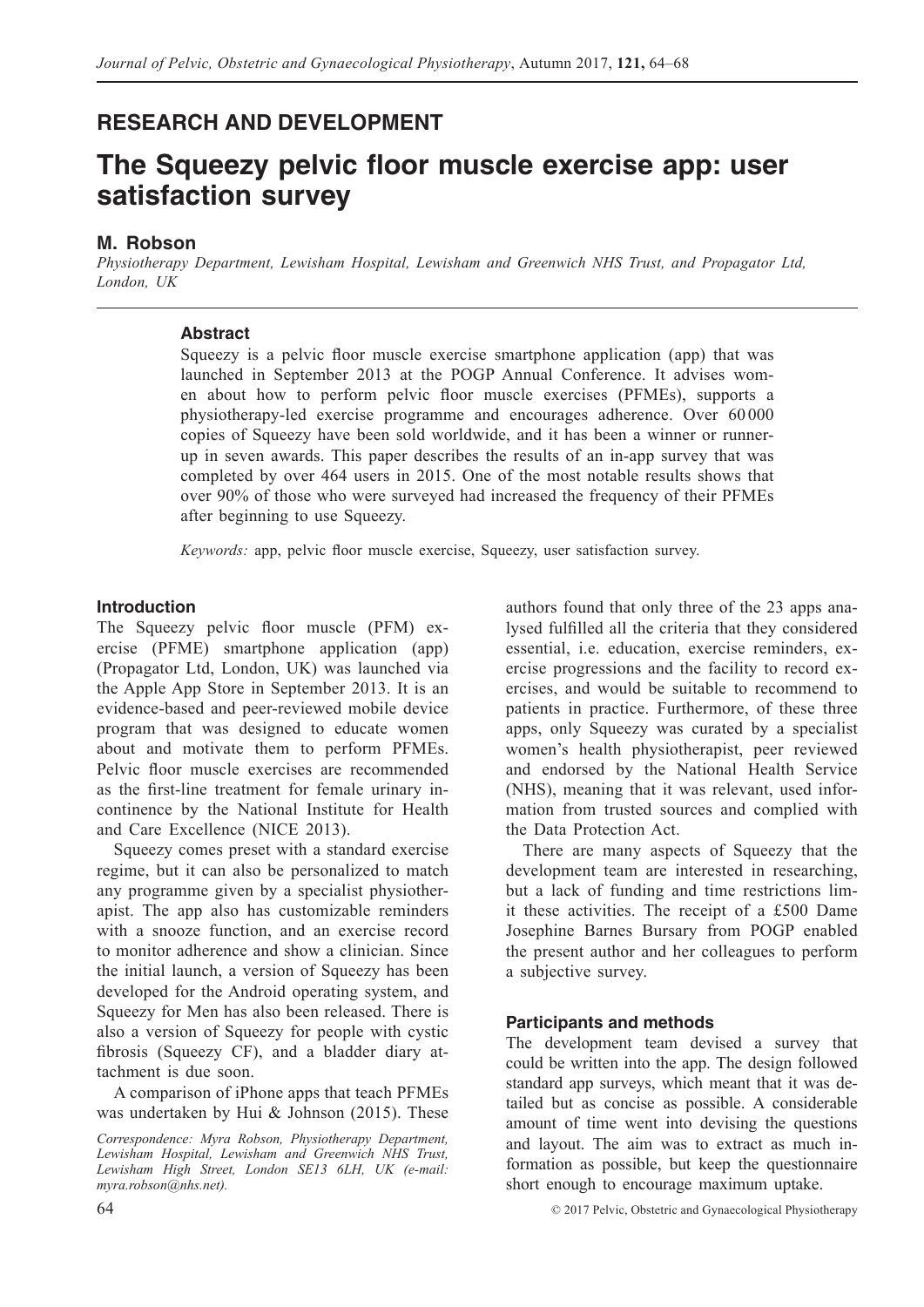The survey ran for a period of 3 months from June to September 2015, and was designed to pop up when someone opened the app. Users were given the option to refuse to take the survey or to delay it up to three times, after which no further reminders appeared. A final message was sent out via the app before the survey closed; this was to encourage anyone who had not yet completed it to do so.

#### **Results and discussion**

A selection of the most relevant results for the readers of this journal are described below, but the complete set of questions and responses can be obtained from the present author, if required.

There were 464 responses from 12 000 downloads. This represents a response rate of 3.9%. The expected response rate for a survey of this type is only approximately 10–15% at best (SurveyMonkey 2017).

#### *Pelvic floor muscle exercises*

Some questions were designed to gather more information about Squeezy users' attitudes to PFMEs.

Users were asked to rate how much they thought that they needed to do PFMEs on a 10-point scale (Fig. 1).

They were then asked to rate how much they thought that PFMEs could improve their symptoms on another 10-point scale (Fig. 2).

Users were also asked whether they had any concerns or queries regarding PFMEs, and 96 (21% of those surveyed) responded as follows: ("Am I doing it correctly?") 60%; ("Doing them regularly") 16%; ("Will they work?) 7%; and ("Other") 17%.

A high proportion of users were already motivated to do their PFMEs:  $88\%$  responded  $\geq 8$ 



**Figure 1.** "How much do you think you need to do pelvic floor muscle exercises?" Key: (1) not at all; and (10) extremely necessary.



Figure 2. "How much do you think pelvic floor muscle exercises can improve your symptoms?" Key: (1) not at all; and (10) resolve them completely.

when asked how much they felt that they needed to do their exercises.

Ninety-three per cent of those surveyed believed that their symptoms would improve  $(\geq 5)$ . This is particularly impressive because 69 users (15%) indicated that they had no symptoms in a separate question.

Only 21% of respondents had concerns about the PFMEs, of which a significant number (60%) wondered if they were doing these correctly.

#### *Why Squeezy?*

Another set of questions was devised to discover why those surveyed were using the app.

When asked how they had heard about Squeezy, users responded as follows: (physiotherapist) 54%; (online search) 28%; (friend) 13%; (other healthcare professional)  $4\%$ ; and (other)  $1\%$ .

They were then asked to state whether they would recommend Squeezy to a friend. The responses were as follows: ("Yes") 79%; ("Already have") 19%; and ("No") 2%.

When asked why they were using Squeezy, the users' responses were as follows: ("I have a pelvic floor, bowel or bladder problem") 33%; ("I'm a patient undergoing men's/women's health physiotherapy") 20%; ["I'm pregnant" (women)] 20%; ["I'm a new mum" (women)] 18%; ("I am doing pelvic floor muscle exercises to try and prevent problems later") 8%; and (no response) 1%.

With regard to whether Squeezy was the first PFM app that they had tried, 84% and 16% of users responded "Yes" and "No", respectively. Those that had previously used another app responded to a follow-up question about how this compared as follows: ("Squeezy is better") 92%; ("Squeezy is the same") 7%; and ("Squeezy is worse") 1%.

<sup>© 2017</sup> Pelvic, Obstetric and Gynaecological Physiotherapy 65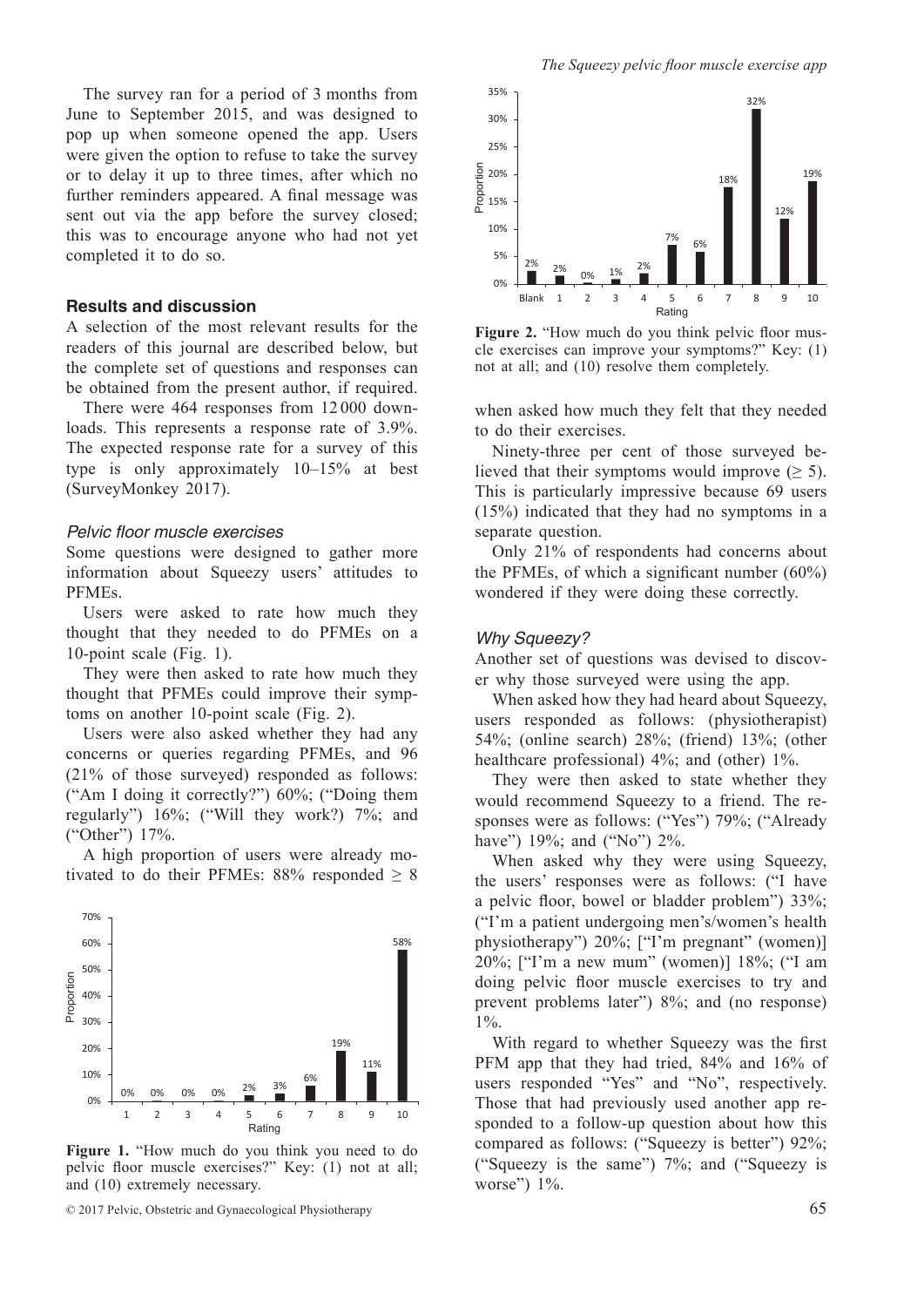#### *M. Robson*

Fifty-four per cent of users had heard about Squeezy from a physiotherapist, which illustrates how much patients trust the recommendations of healthcare professionals, and 13% had found out about Squeezy through a friend. Seventy-nine per cent would be happy to recommend Squeezy, and 19% already had. These results are very encouraging since one of the objectives of the app was to make people be more open about pelvic floor dysfunction and treatment.

There was a wide range of reasons why the respondents were using Squeezy. As expected, the largest group (33%) were those with pelvic floor, bladder or bowel problems, but it was encouraging to see that 8% were exercising preventatively, not including the 38% of pregnant women and new mothers who may also have been taking pre-emptive action.

Only 16% of those surveyed had used a different app before, and of those, 92% said that Squeezy was better (only 1% said that it was worse). Comments in the survey and in other reviews of the app have made it clear that the National Health Service logo and recommendations by healthcare professionals are key reasons why people choose Squeezy over other apps, even though there is a cost involved.

#### *User experience*

Users were asked to rate Squeezy overall on a 10-point scale (Fig. 3).

They were then asked to rate the main features of the app on a 10-point scale (Fig. 4).



**Figure 3.** Ratings of the overall user experience: (1) really dislike; and (10) really like.

When asked whether they had personalized the settings, users responded as follows: ("Yes – I worked it out myself")  $40\%$ ; ("No – I am using the preset numbers")  $31\%$ ; and ("Yes – as guided by my physiotherapist") 29%.

Eighty-six per cent of those surveyed rated the overall user experience as being between 8 and 10 on a 10-point scale (Fig. 3). Squeezy has consistently had > 90% five-star ratings on the Apple App Store, and remains consistently within the top five paid medical apps in the UK.

The various features within Squeezy were also rated in the survey, and all were liked by the respondents (Fig. 4). Of particular interest were the popularity of the reminder facility (75% responded  $\geq$  8), which ties in with the clinical experience of patients struggling to remember their exercises, and the Squeezy ball visual aid (90%



**Figure** 4. User ratings of the main features of the app: (1) really dislike; and (10) really like.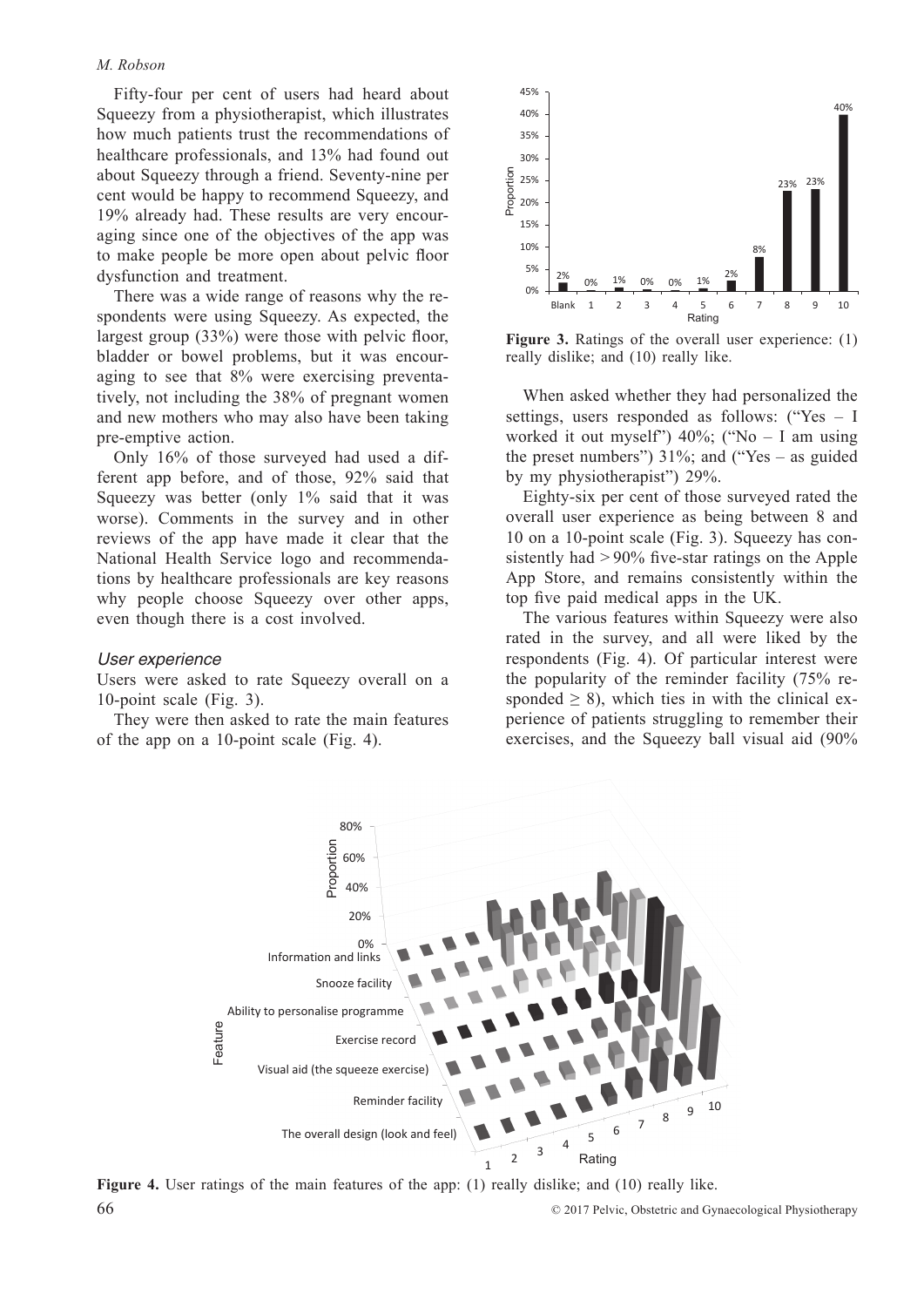The app was designed so that it could be used with or without guidance from a physiotherapist. The results from the question about whether users had personalized the settings demonstrate that this is happening in practice. Forty per cent of users had personalized Squeezy themselves, which illustrates the degree of confidence that they had about using the app and shows that it is user-friendly.

# *Effectiveness of Squeezy*

A final set of questions were devised to learn more about how effective Squeezy was at improving adherence.

Users responded to a question about whether they were doing PFMEs more frequently than before as follows: ("More") 73%; ("Never did them before")  $21\%$ ; ("Same")  $3\%$ ; and ("Less") 3%.

When asked about how often they did their PFMEs when they got a reminder, users responded as follows: ("Always") 39%; ("Sometimes") 54%; ("Rarely") 5%; and ("Never") 2%.

The following responses were given to the question, "Thinking back over the last week, how many days did you do all your pelvic floor exercises?": ["Always/Almost always (6–7 days)"] 47%; ["Sometimes (3–5 days)"] 33%; ["Rarely (1–2 days)"] 14%; and ["Never"] 6%.

Finally, when asked whether Squeezy had led them to seek treatment for their symptoms from a healthcare professional, users responded as follows: ("No – because I am already having/have already had treatment") 64%; ("No – because I have no symptoms) 29%; and ("Yes") 7%.

The responses show that over 90% of respondents had increased the frequency of their exercises: 90% do their PFMEs when prompted by the app; and 80% are doing all their PFMEs at least 3 days a week. Adherence is always a challenge for patients and clinicians, and a paper by Sluijs & Knibbe (1991) found that physiotherapists' estimation of short-term adherence to exercise programmes was 64%, but that for long-term adherence was only 23%. The results of the present survey seem extremely good; in particular, an adherence rate of 39% of respondents always doing their exercises as recommended is excellent. Adherence is essential to any physiotherapy approach so as to ensure behavioural change and the active participation of the individual;

without these, the intervention is unlikely to work (Steiner & Earnest 2000). We know that PFM training and interventions such as electrical stimulation can have excellent cure rates in cases of stress urinary incontinence; for example, Bø *et al.* (1999) reported a cure rate of 44% in an exercise group compared to one of 6.7% in a control group of over 100 women. Adherence is the key to continuing this success.

In addition, 7% of users stated that they had sought treatment for their symptoms after using Squeezy. The remainder were already receiving treatment, or were free of symptoms.

# **Conclusions**

The number of downloads, positive reviews and regular position of Squeezy in the top five paid medical apps makes it clear that it is popular with both the public and professionals. The present survey allowed us to gather more information on users' opinions about and utilization of Squeezy, and indeed, the place of apps in supporting PFMEs. The data will help to direct further studies.

The present results show that the respondents are: performing their PFMEs more regularly than before; recommending Squeezy to others; and seeking treatment after using the app. These were the primary objectives when Squeezy was first developed, and hence, these findings are of particular interest.

The responses to the survey have helped to influence discussions with researchers, and preparations are currently underway to gain funding for two randomized control trials.

## **Acknowledgements**

All technical work was carried out by Propagator Ltd, and part of the funding came from the Dame Josephine Barnes Bursary that we were awarded. No other outside funding was received.

We would like to extend our continued thanks to Teresa Cook, both for her support and advice about this survey, and on all things related to Squeezy.

## **References**

- Bø K., Talseth T. & Holme I. (1999) Single blind, randomised control trial of pelvic floor exercises, electrical stimulation, vaginal cones, and no treatment in management of genuine stress incontinence in women. *BMJ* **318**  (7182), 487–493.
- Hui A. & Johnson L. (2015) iPhone apps as an adjunct to supervised physiotherapy for pelvic floor muscle training in women: a content analysis. *Journal of*